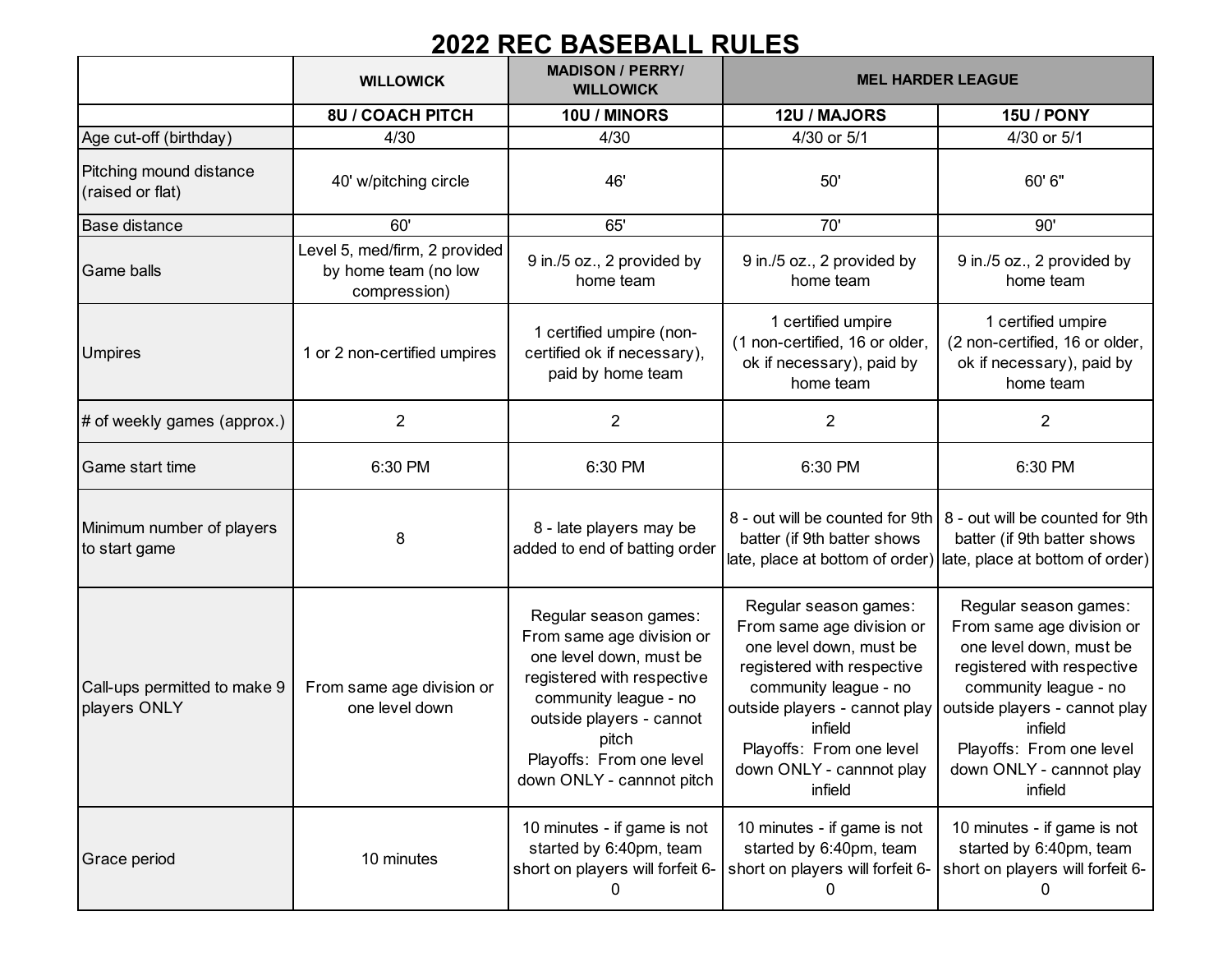| Game time limit       | after 8:30pm                                                                                     | after 8:30pm                                                                                                                                                                                                                                     | 2 hrs., no new inning to start 2 hrs., no new inning to start 2 hrs., no new inning to start 2 hrs., no new inning to start<br>after 8:30pm                                                                                                      | after 8:30pm                                                                                                                                                                                                                                     |
|-----------------------|--------------------------------------------------------------------------------------------------|--------------------------------------------------------------------------------------------------------------------------------------------------------------------------------------------------------------------------------------------------|--------------------------------------------------------------------------------------------------------------------------------------------------------------------------------------------------------------------------------------------------|--------------------------------------------------------------------------------------------------------------------------------------------------------------------------------------------------------------------------------------------------|
| # of innings per game | 6                                                                                                | 6                                                                                                                                                                                                                                                | 6                                                                                                                                                                                                                                                | $\overline{7}$                                                                                                                                                                                                                                   |
| Run limit per inning  | 5 runs/inning, unlimited last<br>inning                                                          | 5 runs/inning (all runs from<br>last at bat score), unlimited<br>last inning                                                                                                                                                                     | 7 runs for 1st 3 innings (all<br>runs from last at bat score),<br>unlimited inning 4+ - no run<br>limit in playoffs                                                                                                                              | None                                                                                                                                                                                                                                             |
| Mercy rule            | N/A                                                                                              | 10 runs after 4 complete<br>decide to continue playing<br>after mercy rule is reached,<br>though game is officially over                                                                                                                         | 10 runs after 4 complete<br>innings (3 1/2 innings if home   innings (3 1/2 innings if home   innings (3 1/2 innings if home<br>decide to continue playing<br>after mercy rule is reached,<br>though game is officially over                     | 10 runs after 4 complete<br>team is up 10) - coaches can team is up 10) - coaches can team is up 10) - coaches can<br>decide to continue playing<br>after mercy rule is reached,<br>though game is officially over                               |
| Mandatory play time   | 6 defensive outs (does not<br>need to be consecutive)                                            | 6 defensive outs (does not<br>need to be consecutive)                                                                                                                                                                                            | 6 defensive outs (does not<br>need to be consecutive)                                                                                                                                                                                            | 3 defensive outs/1 inning<br>required, 6 defensive outs/2<br>innings highly recommended                                                                                                                                                          |
| Conduct               | Any player or coach ejected<br>from a game is ineligible to<br>play the remainder of that<br>day | Any player or coach ejected<br>from a game is ineligible to<br>play the remainder of that<br>day, as well as the next<br>game (regular or<br>tournament)                                                                                         | Any player or coach ejected<br>from a game is ineligible to<br>play the remainder of that<br>day, as well as the next<br>game (regular or<br>tournament)                                                                                         | Any player or coach ejected<br>from a game is ineligible to<br>play the remainder of that<br>day, as well as the next<br>game (regular or<br>tournament)                                                                                         |
| Mandatory scorebooks  | Scorebook will be provided<br>and is recommended to use.                                         | Home team scorebook (not<br>electronic) is official, though<br>must be kept by both teams<br>and subject to review -<br>books are to reflect pitch<br>counts for ALL pitchers and<br>be signed off on by both<br>head coaches after each<br>game | Home team scorebook (not<br>electronic) is official, though<br>must be kept by both teams<br>and subject to review -<br>books are to reflect pitch<br>counts for ALL pitchers and<br>be signed off on by both<br>head coaches after each<br>game | Home team scorebook (not<br>electronic) is official, though<br>must be kept by both teams<br>and subject to review -<br>books are to reflect pitch<br>counts for ALL pitchers and<br>be signed off on by both<br>head coaches after each<br>game |
| Metal spikes allowed  | No                                                                                               | No                                                                                                                                                                                                                                               | No                                                                                                                                                                                                                                               | Yes (molded cleats<br>recommended)                                                                                                                                                                                                               |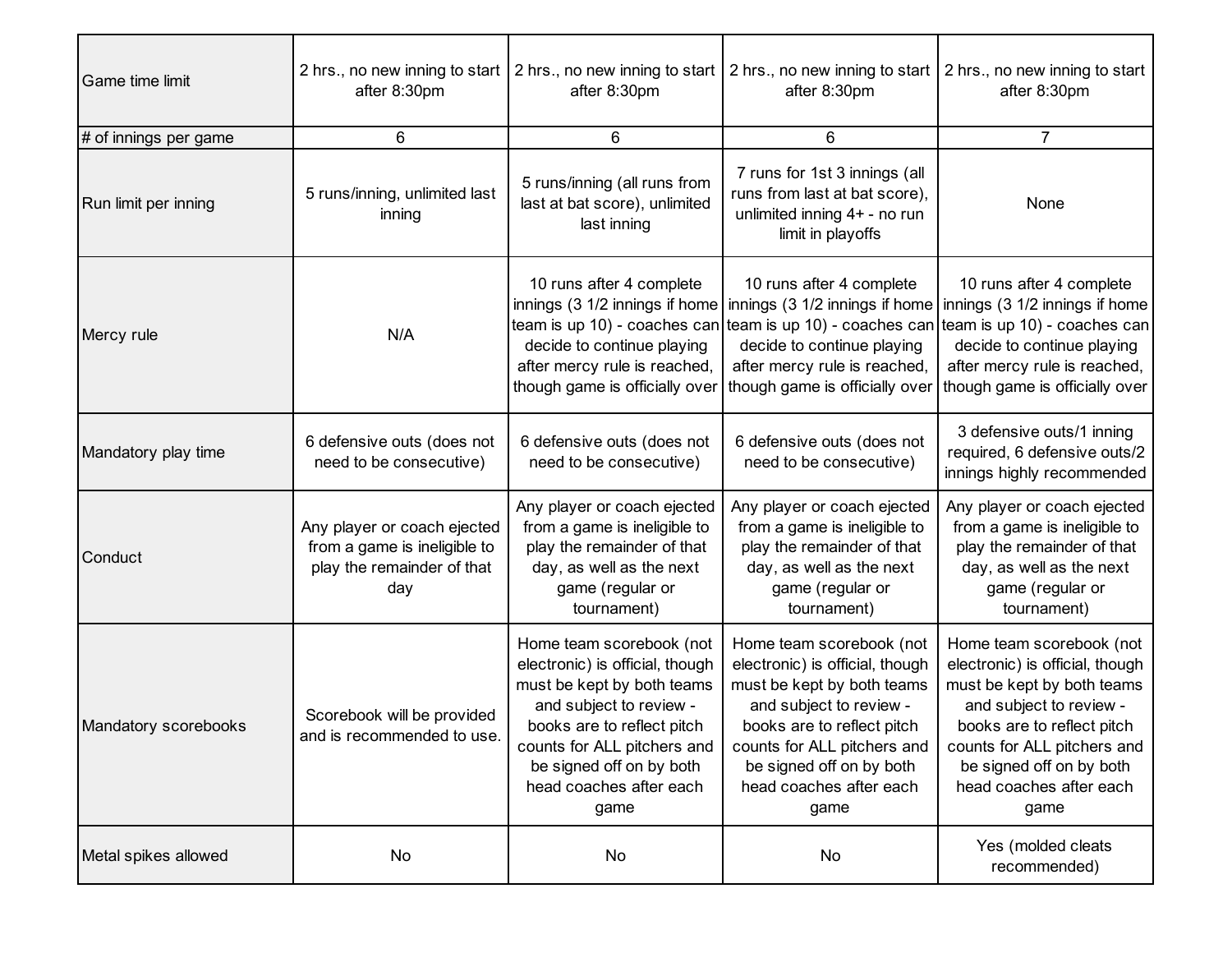| Non-permitted attire by<br>pitcher           | N/A                                                         | No white sleeves, white<br>mitts, sunglasses<br>(prescription ok), batting<br>glove under mitt, jewelry                                                                                          | No white sleeves, white<br>mitts, sunglasses<br>(prescription ok), batting<br>glove under mitt, jewelry                                                                                                                                                                                 | No white sleeves, white<br>mitts, sunglasses<br>(prescription ok), batting<br>glove under mitt, jewelry                                                                            |
|----------------------------------------------|-------------------------------------------------------------|--------------------------------------------------------------------------------------------------------------------------------------------------------------------------------------------------|-----------------------------------------------------------------------------------------------------------------------------------------------------------------------------------------------------------------------------------------------------------------------------------------|------------------------------------------------------------------------------------------------------------------------------------------------------------------------------------|
| <b>Pitch Count/Restrictions</b>              | 7 - if batter does not hit after<br>7th pitch, they are out | Pitches/Days Rest<br>$21 - 35 = 1$<br>$1 - 20 = 0$<br>$51-65=3$<br>$36-50 = 2$<br>$66 - 75 = 4$<br>75 pitch maximum<br>pitcher may finish batter if at-<br>bat started before max pitch<br>count | Pitches/Days Rest<br>$31-50 = 1$<br>$1 - 30 = 0$<br>$71-85=3$<br>$51 - 70 = 2$<br>$86+ = 4$<br>85 pitch maximum<br>pitcher may finish batter if at-<br>bat started before max pitch<br>count                                                                                            | Pitches/Days Rest<br>$1 - 30 = 0$<br>$31 - 50 = 1$<br>$76+ = 3$<br>$51 - 75 = 2$<br>125 pitch maximum<br>pitcher may finish batter if at-<br>bat started before max pitch<br>count |
| Pitch count record & pitcher<br>availability | N/A                                                         | Pitch counts from previous 3<br>days must be shared with<br>opposing team, otherwise<br>pitcher may only pitch 1 day<br>violation of pitch counts,<br>contest is forfeited 6-0                   | Pitch counts from previous 3<br>days must be shared with<br>opposing team, otherwise<br>pitcher may only pitch 1 day<br>max - if team is found to be in $\max$ - if team is found to be in $\max$ - if team is found to be in<br>violation of pitch counts,<br>contest is forfeited 6-0 | Pitch counts from previous 3<br>days must be shared with<br>opposing team, otherwise<br>pitcher may only pitch 1 day<br>violation of pitch counts,<br>contest is forfeited 6-0     |
| Pitcher re-entry as pitcher                  | N/A                                                         | No                                                                                                                                                                                               | No                                                                                                                                                                                                                                                                                      | No                                                                                                                                                                                 |
| Pitches permitted                            | N/A                                                         | Fastball & change-up                                                                                                                                                                             | Fastball & change-up                                                                                                                                                                                                                                                                    | Fastball, change-up,<br>curveball                                                                                                                                                  |
| Pitcher warm-up by coach                     | N/A                                                         | Yes                                                                                                                                                                                              | Yes                                                                                                                                                                                                                                                                                     | Yes                                                                                                                                                                                |
| Intentional walk                             | N/A                                                         | No                                                                                                                                                                                               | No                                                                                                                                                                                                                                                                                      | No                                                                                                                                                                                 |
| <b>Balk</b>                                  | N/A                                                         | No                                                                                                                                                                                               | Yes - 1 warning per pitcher<br>before balk counts                                                                                                                                                                                                                                       | Yes - 1 warning per pitcher<br>before balk counts                                                                                                                                  |
| Hit batter limit                             | N/A                                                         | Replace pitcher on 3rd hit<br>batter                                                                                                                                                             | Replace pitcher on 3rd hit<br>batter                                                                                                                                                                                                                                                    | Replace pitcher on 3rd hit<br>batter                                                                                                                                               |
| Visits to mound                              | N/A                                                         | 1/inning, pitcher must be<br>inning                                                                                                                                                              | 1/inning, pitcher must be<br>replaced on 2nd visit in same replaced on 2nd visit in same replaced on 2nd visit in same<br>inning                                                                                                                                                        | 1/inning, pitcher must be<br>inning                                                                                                                                                |
| Catchers - # of defensive<br>innings         | Unlimited                                                   | Unlimited                                                                                                                                                                                        | Unlimited                                                                                                                                                                                                                                                                               | Unlimited                                                                                                                                                                          |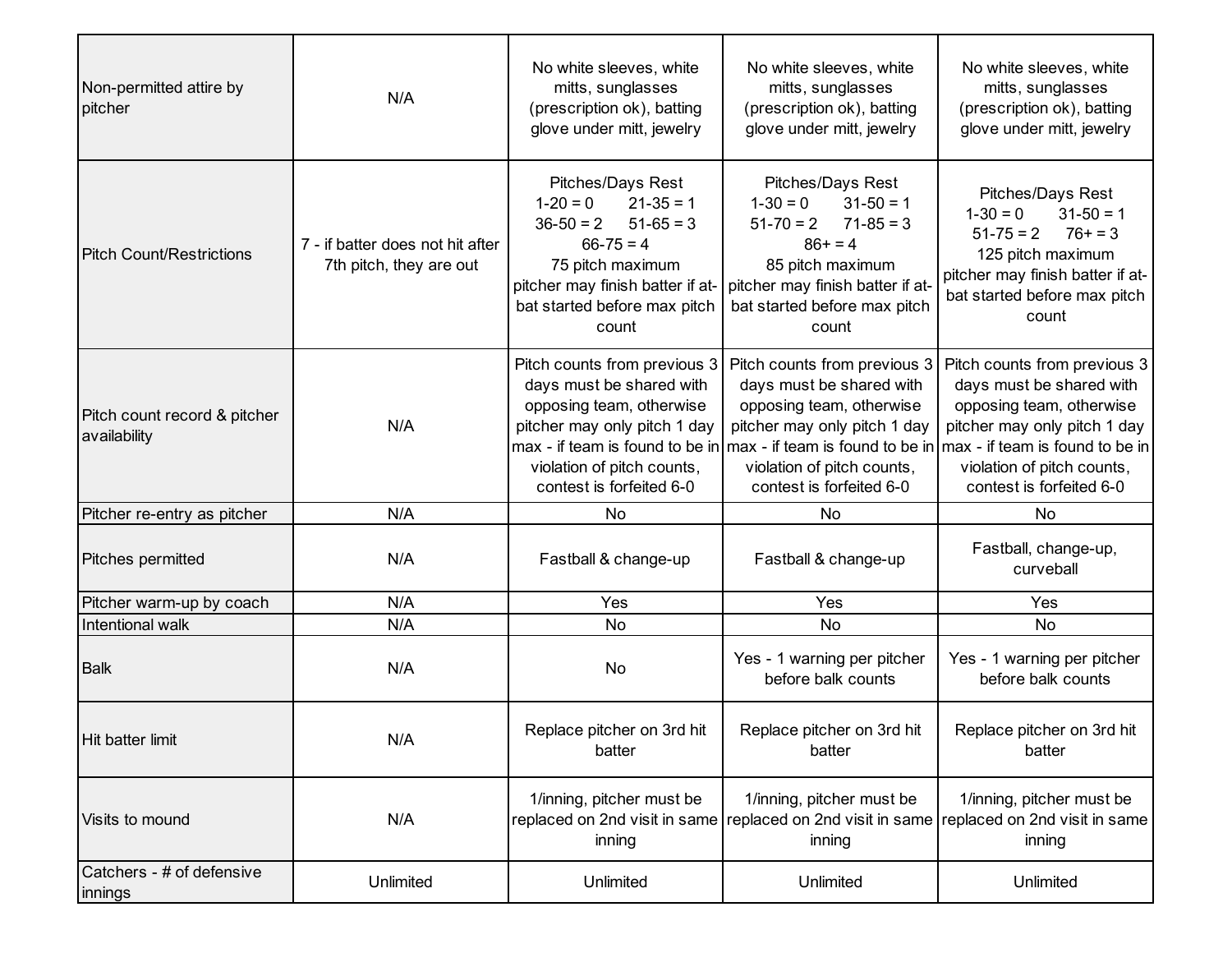| Catchers required equipment                          | Catcher's mitt, cup, chest<br>protector, shin guards, | Catcher's mitt, cup, chest<br>protector, shin guards,                                                           | Catcher's mitt, cup, chest<br>protector, shin guards,                                                           | Catcher's mitt, cup, chest<br>protector, shin guards,<br>helmet (throat guard optional) helmet (throat guard optional) helmet (throat guard optional) helmet (throat guard optional) |
|------------------------------------------------------|-------------------------------------------------------|-----------------------------------------------------------------------------------------------------------------|-----------------------------------------------------------------------------------------------------------------|--------------------------------------------------------------------------------------------------------------------------------------------------------------------------------------|
| Catchers permitted to pitch                          | N/A                                                   | Yes                                                                                                             | Yes                                                                                                             | Yes                                                                                                                                                                                  |
| Catchers pitching restrictions                       | N/A                                                   | None                                                                                                            | None                                                                                                            | None                                                                                                                                                                                 |
| # of outfielders                                     | 4                                                     | 3                                                                                                               | 3                                                                                                               | 3                                                                                                                                                                                    |
| Coaches on field of play                             | Yes                                                   | <b>No</b>                                                                                                       | No                                                                                                              | <b>No</b>                                                                                                                                                                            |
| <b>Bat restrictions</b>                              | Max. 2 3/4" diameter<br>w/"official" baseball marking | Max. 2 3/4" diameter<br>w/"official" baseball marking                                                           | Max. 2 5/8" diameter, -11,<br>w/"official" baseball marking                                                     | Max. 2 5/8" diameter, -5,<br>w/"official" baseball marking                                                                                                                           |
| Continuous batting order                             | Yes                                                   | Yes                                                                                                             | Yes                                                                                                             | Yes                                                                                                                                                                                  |
| Thrown bats                                          | One warning, out on each<br>occuring offense          | One warning given to both<br>benches on first offense by<br>either team, batter out on<br>each occuring offense | One warning given to both<br>benches on first offense by<br>either team, batter out on<br>each occuring offense | One warning given to both<br>benches on first offense by<br>either team, batter out on<br>each occuring offense                                                                      |
| On-deck batter                                       | No                                                    | Permitted inside fence on<br>side of batter or per field<br>rules (donuts ok)                                   | Permitted inside fence on<br>side of batter or per field<br>rules (donuts ok)                                   | Permitted inside fence on<br>side of batter or per field<br>rules (donuts ok)                                                                                                        |
| Lead offs                                            | No                                                    | No - can attempt<br>advancement once ball<br>crosses plate                                                      | Yes                                                                                                             | Yes                                                                                                                                                                                  |
| Steals/advancements limit<br>(not on a play or walk) | N/A                                                   | Unlimited (if team is up 10<br>runs, cease stealing as a<br>courtesy to opposing team)                          | Unlimited (if team is up 10<br>runs, cease stealing as a<br>courtesy to opposing team)                          | Unlimited                                                                                                                                                                            |
| Advancement on walk                                  | N/A                                                   | Yes                                                                                                             | Yes                                                                                                             | Yes                                                                                                                                                                                  |
| Dropped 3rd strike                                   | N/A                                                   | No                                                                                                              | Yes                                                                                                             | Yes                                                                                                                                                                                  |
| Sliding                                              | No                                                    | Yes - No Collisions -<br>offensive interference or<br>defensive obstruction will be<br>determined by umpire     | Yes - No Collisions -<br>offensive interference or<br>defensive obstruction will be<br>determined by umpire     | Yes - No Collisions -<br>offensive interference or<br>defensive obstruction will be<br>determined by umpire                                                                          |
| Head-first sliding                                   | N/A                                                   | No (dive-back permitted)                                                                                        | No (dive-back permitted)                                                                                        | No (dive-back permitted)                                                                                                                                                             |